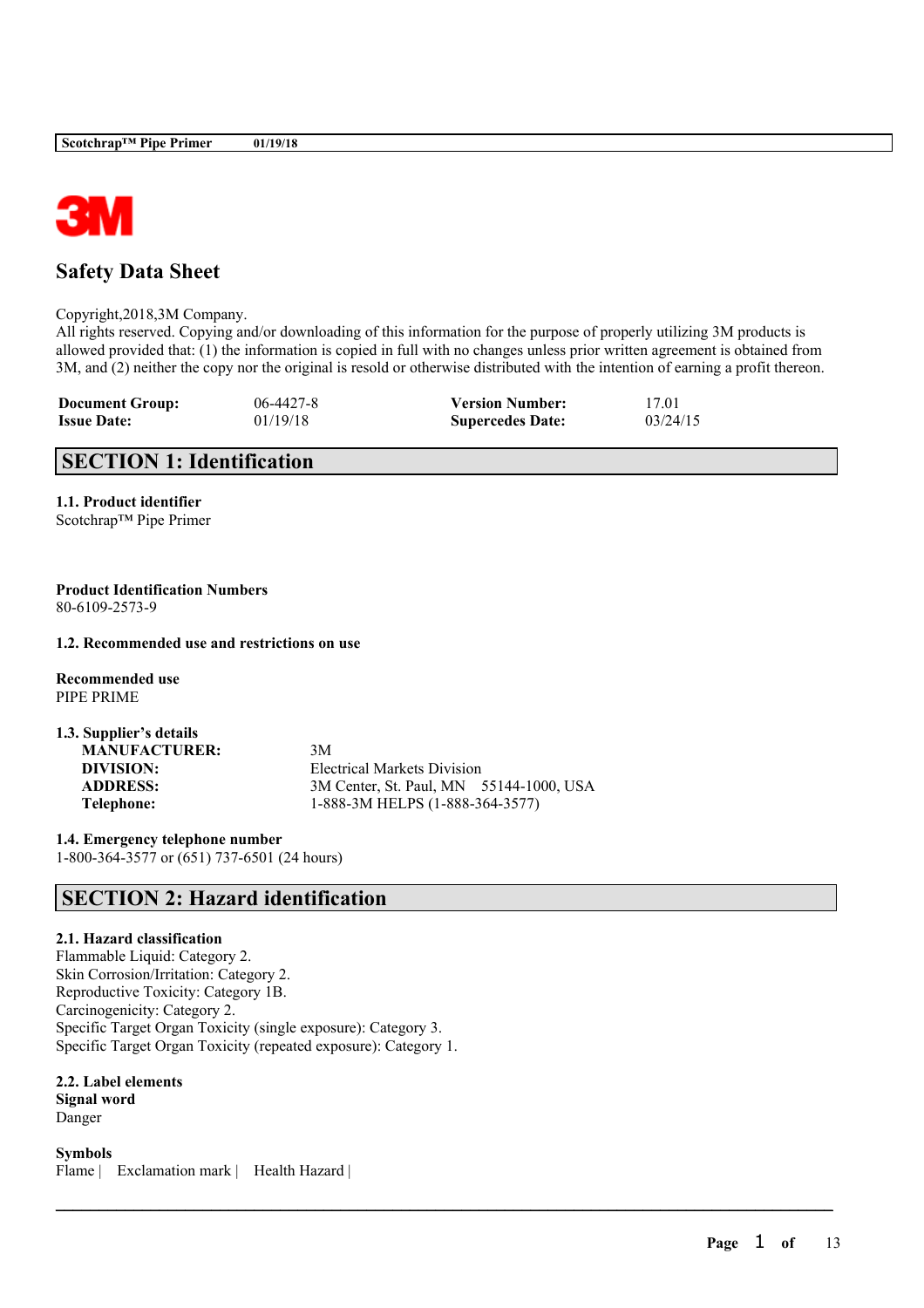

**Hazard Statements** Highly flammable liquid and vapor.

Causes skin irritation. May cause drowsiness or dizziness. May damage fertility or the unborn child. Suspected of causing cancer.

Causes damage to organs through prolonged or repeated exposure: nervous system | sensory organs |

## **Precautionary Statements**

#### **Prevention:**

Obtain special instructions before use. Do not handle until all safety precautions have been read and understood. Keep away from heat/sparks/open flames/hot surfaces. - No smoking. Ground/bond container and receiving equipment. Use only non-sparking tools. Take precautionary measures against static discharge. Keep container tightly closed. Use explosion-proof electrical/ventilating/lighting equipment. Do not breathe dust/fume/gas/mist/vapors/spray. Use only outdoors or in a well-ventilated area. Wear protective gloves and eye/face protection. Do not eat, drink or smoke when using this product. Wash thoroughly after handling.

#### **Response:**

IF INHALED: Remove person to fresh air and keep comfortable for breathing. IF ON SKIN (or hair): Take off immediately all contaminated clothing. Rinse skin with water/shower. If skin irritation occurs: Get medical advice/attention. Wash contaminated clothing before reuse. IF exposed or concerned: Get medical advice/attention. In case of fire: Use a fire fighting agent suitable for flammable liquids such as dry chemical or carbon dioxide to extinguish.

#### **Storage:**

Store in a well-ventilated place. Keep container tightly closed. Keep cool. Store locked up.

#### **Disposal:**

Dispose of contents/container in accordance with applicable local/regional/national/international regulations.

 $\mathcal{L}_\mathcal{L} = \mathcal{L}_\mathcal{L} = \mathcal{L}_\mathcal{L} = \mathcal{L}_\mathcal{L} = \mathcal{L}_\mathcal{L} = \mathcal{L}_\mathcal{L} = \mathcal{L}_\mathcal{L} = \mathcal{L}_\mathcal{L} = \mathcal{L}_\mathcal{L} = \mathcal{L}_\mathcal{L} = \mathcal{L}_\mathcal{L} = \mathcal{L}_\mathcal{L} = \mathcal{L}_\mathcal{L} = \mathcal{L}_\mathcal{L} = \mathcal{L}_\mathcal{L} = \mathcal{L}_\mathcal{L} = \mathcal{L}_\mathcal{L}$ 

10% of the mixture consists of ingredients of unknown acute oral toxicity.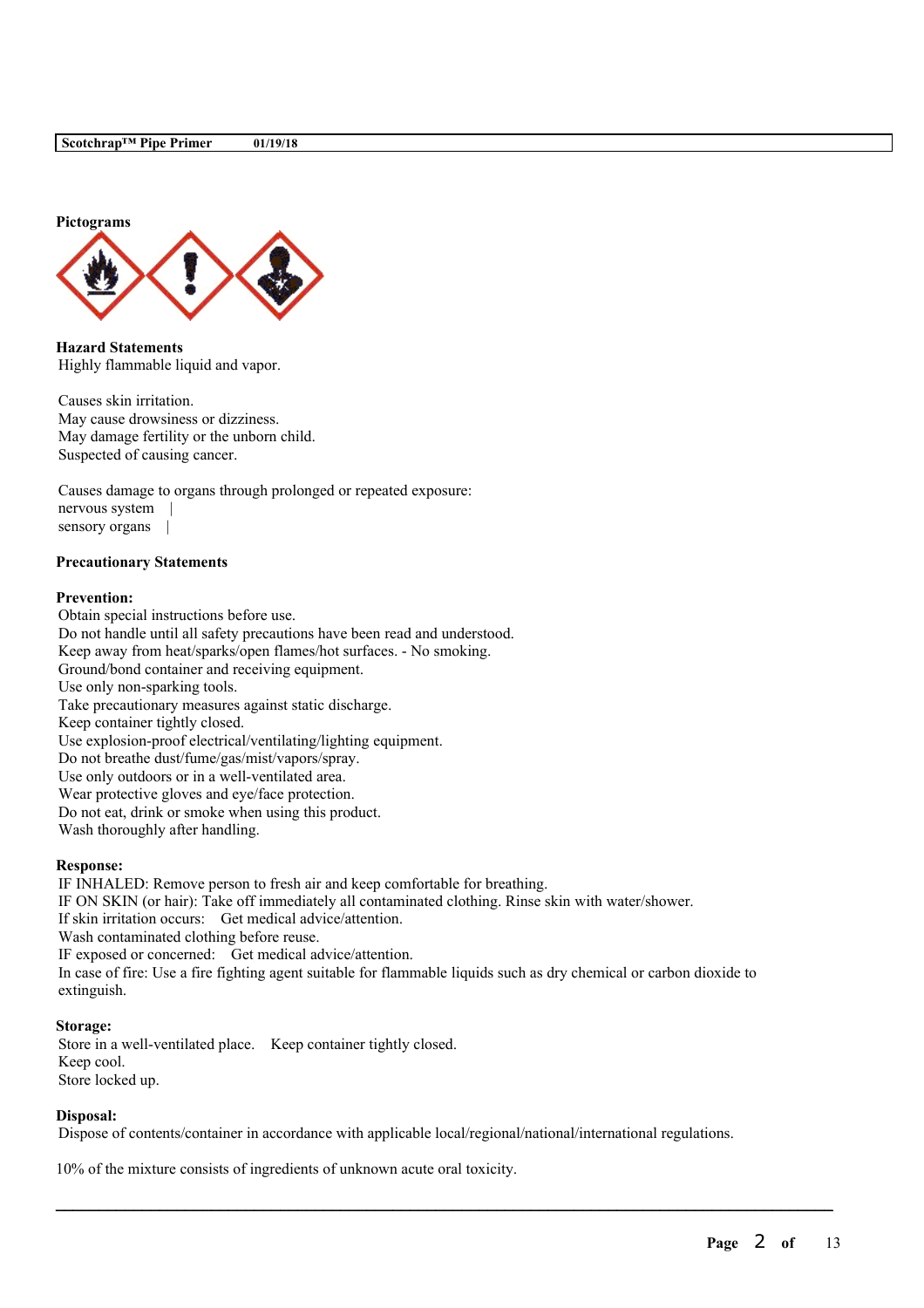31% of the mixture consists of ingredients of unknown acute inhalation toxicity.

# **SECTION 3: Composition/information on ingredients**

| Ingredient                           | <b>C.A.S. No.</b> | $%$ by Wt                 |
|--------------------------------------|-------------------|---------------------------|
| NAPHTHA (PETROLEUM), SOLVENT-REFINED | 64741-84-0        | 55 - 65 Trade Secret *    |
| <b>LIGHT</b>                         |                   |                           |
| Butyl rubber                         | 9010-85-9         | $10 - 15$                 |
| <b>CALCIUM ZINC RESINATE</b>         | 68334-35-0        | $\overline{10}$<br>$5 -$  |
| <b>MICA-GROUP MINERALS</b>           | 12001-26-2        | $\overline{10}$<br>$5 -$  |
| <b>TOLUENE</b>                       | 108-88-3          | 4 - 6 Trade Secret *      |
| <b>ETHYL ALCOHOL</b>                 | $64 - 17 - 5$     | 1 - 3 Trade Secret *      |
| <b>CARBON BLACK</b>                  | 1333-86-4         | $\leq$ 2 Trade Secret $*$ |
| PIPERYLENE-2-METHYL-2-BUTENE POLYMER | 26813-14-9        | $\leq$ 2                  |
| <b>BENZENE</b>                       | $71-43-2$         | $< 0.1$ Trade Secret $*$  |

\*The specific chemical identity and/or exact percentage (concentration) of this composition has been withheld as a trade secret.

# **SECTION 4: First aid measures**

## **4.1. Description of first aid measures**

## **Inhalation:**

Remove person to fresh air. If you feel unwell, get medical attention.

## **Skin Contact:**

Immediately wash with soap and water. Remove contaminated clothing and wash before reuse. If signs/symptoms develop, get medical attention.

## **Eye Contact:**

Flush with large amounts of water. Remove contact lenses if easy to do. Continue rinsing. If signs/symptoms persist, get medical attention.

## **If Swallowed:**

Rinse mouth. If you feel unwell, get medical attention.

## **4.2. Most important symptoms and effects, both acute and delayed**

See Section 11.1. Information on toxicological effects.

#### **4.3. Indication of any immediate medical attention and special treatment required** Not applicable

# **SECTION 5: Fire-fighting measures**

## **5.1. Suitable extinguishing media**

In case of fire: Use a fire fighting agent suitable for flammable liquids such as dry chemical or carbon dioxide to extinguish.

 $\mathcal{L}_\mathcal{L} = \mathcal{L}_\mathcal{L} = \mathcal{L}_\mathcal{L} = \mathcal{L}_\mathcal{L} = \mathcal{L}_\mathcal{L} = \mathcal{L}_\mathcal{L} = \mathcal{L}_\mathcal{L} = \mathcal{L}_\mathcal{L} = \mathcal{L}_\mathcal{L} = \mathcal{L}_\mathcal{L} = \mathcal{L}_\mathcal{L} = \mathcal{L}_\mathcal{L} = \mathcal{L}_\mathcal{L} = \mathcal{L}_\mathcal{L} = \mathcal{L}_\mathcal{L} = \mathcal{L}_\mathcal{L} = \mathcal{L}_\mathcal{L}$ 

## **5.2. Special hazards arising from the substance or mixture**

Closed containers exposed to heat from fire may build pressure and explode.

# **Hazardous Decomposition or By-Products**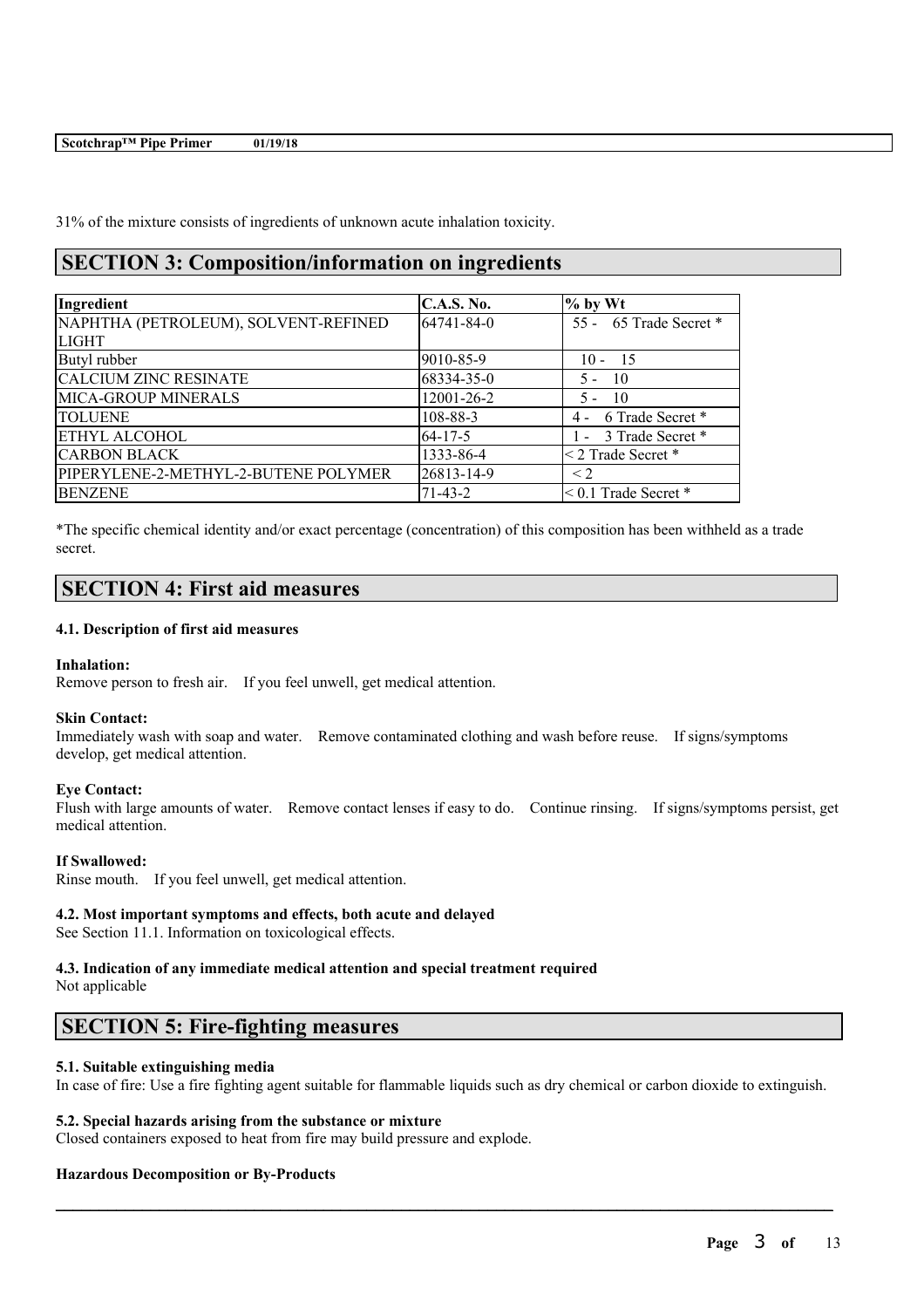| <b>Substance</b> |  |
|------------------|--|
| Carbon monoxide  |  |
| Carbon dioxide   |  |

**Substance Condition** During Combustion During Combustion

### **5.3. Special protective actions for fire-fighters**

Water may not effectively extinguish fire; however, it should be used to keep fire-exposed containers and surfaces cool and prevent explosive rupture.

# **SECTION 6: Accidental release measures**

### **6.1. Personal precautions, protective equipment and emergency procedures**

Evacuate area. Keep away from heat/sparks/open flames/hot surfaces. - No smoking. Use only non-sparking tools. Ventilate the area with fresh air. For large spill, or spills in confined spaces, provide mechanical ventilation to disperse or exhaust vapors, in accordance with good industrial hygiene practice. Warning! A motor could be an ignition source and could cause flammable gases or vapors in the spill area to burn or explode. Refer to other sections of this SDS for information regarding physical and health hazards, respiratory protection, ventilation, and personal protective equipment.

### **6.2. Environmental precautions**

Avoid release to the environment. For larger spills, cover drains and build dikes to prevent entry into sewer systems or bodies of water.

## **6.3. Methods and material for containment and cleaning up**

Contain spill. Working from around the edges of the spill inward, cover with bentonite, vermiculite, or commercially available inorganic absorbent material. Mix in sufficient absorbent until it appears dry. Remember, adding an absorbent material does not remove a physical, health, or environmental hazard. Collect as much of the spilled material as possible using non-sparking tools. Place in a metal container approved for transportation by appropriate authorities. Seal the container. Dispose of collected material as soon as possible in accordance with applicable local/regional/national/international regulations.

# **SECTION 7: Handling and storage**

## **7.1. Precautions for safe handling**

For industrial or professional use only. Do not handle until all safety precautions have been read and understood. Keep away from heat/sparks/open flames/hot surfaces. - No smoking. Use only non-sparking tools. Take precautionary measures against static discharge. Do not breathe dust/fume/gas/mist/vapors/spray. Do not get in eyes, on skin, or on clothing. Do not eat, drink or smoke when using this product. Wash thoroughly after handling. Avoid release to the environment. Avoid contact with oxidizing agents (eg. chlorine, chromic acid etc.) Wear low static or properly grounded shoes. Use personal protective equipment (gloves, respirators, etc.) as required. To minimize the risk of ignition, determine applicable electrical classifications for the process using this product and select specific local exhaust ventilation equipment to avoid flammable vapor accumulation. Ground/bond container and receiving equipment if there is potential for static electricity accumulation during transfer.

#### **7.2. Conditions for safe storage including any incompatibilities**

Store in a well-ventilated place. Keep cool. Keep container tightly closed. Store away from heat. Store away from acids. Store away from oxidizing agents.

# **SECTION 8: Exposure controls/personal protection**

#### **8.1. Control parameters**

#### **Occupational exposure limits**

If a component is disclosed in section 3 but does not appear in the table below, an occupational exposure limit is not available for the component.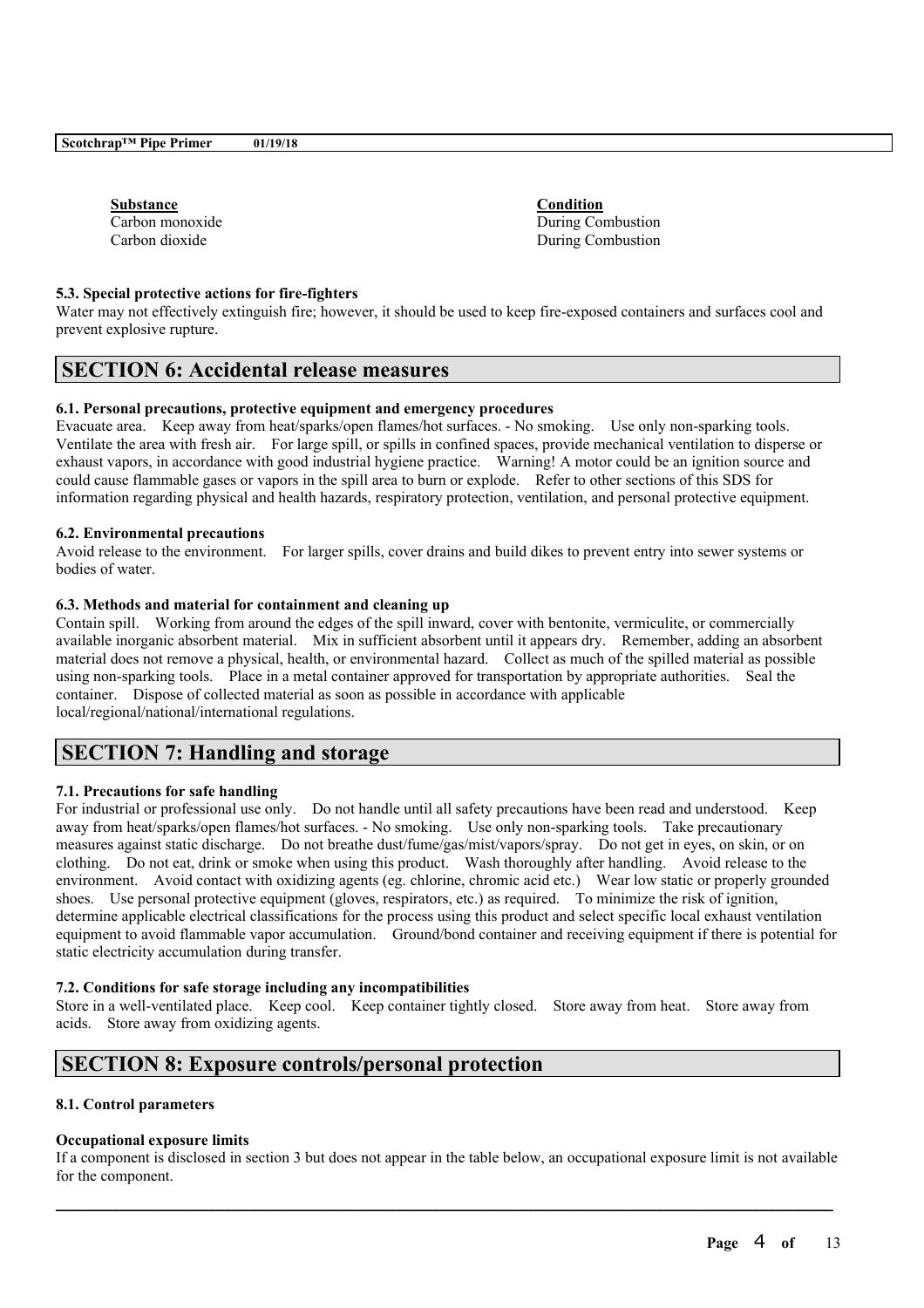| Ingredient                 | <b>C.A.S. No.</b> | Agency       | Limit type                                        | <b>Additional Comments</b>           |
|----------------------------|-------------------|--------------|---------------------------------------------------|--------------------------------------|
| <b>TOLUENE</b>             | 108-88-3          | <b>ACGIH</b> | TWA:20 ppm                                        | A4: Not class, as human<br>carcin    |
| <b>TOLUENE</b>             | 108-88-3          | <b>OSHA</b>  | TWA:200 ppm;CEIL:300 ppm                          |                                      |
| MICA-GROUP MINERALS        | 12001-26-2        | <b>ACGIH</b> | TWA(respirable fraction):3<br>mg/m3               |                                      |
| <b>MICA-GROUP MINERALS</b> | 12001-26-2        | <b>OSHA</b>  | TWA:20 millions of<br>particles/cu. ft.           |                                      |
| <b>CARBON BLACK</b>        | 1333-86-4         | <b>ACGIH</b> | TWA(inhalable fraction):3<br>mg/m3                | A3: Confirmed animal<br>carcin.      |
| <b>CARBON BLACK</b>        | 1333-86-4         | <b>OSHA</b>  | TWA:3.5 $mg/m3$                                   |                                      |
| ETHYL ALCOHOL              | $64-17-5$         | <b>ACGIH</b> | STEL:1000 ppm                                     | A3: Confirmed animal<br>carcin.      |
| ETHYL ALCOHOL              | $64 - 17 - 5$     | <b>OSHA</b>  | TWA:1900 mg/m3(1000 ppm)                          |                                      |
| <b>BENZENE</b>             | $71 - 43 - 2$     | <b>ACGIH</b> | TWA:0.5 ppm;STEL:2.5 ppm                          | SKIN, A1: Confirmed<br>human carcin. |
| <b>BENZENE</b>             | $71 - 43 - 2$     | <b>OSHA</b>  | TWA:1 ppm;TWA:10<br>ppm;STEL:5 ppm;CEIL:25<br>ppm | 29 CFR 1910.1028                     |

ACGIH : American Conference of Governmental Industrial Hygienists

AIHA : American Industrial Hygiene Association

CMRG : Chemical Manufacturer's Recommended Guidelines

OSHA : United States Department of Labor - Occupational Safety and Health Administration

TWA: Time-Weighted-Average

STEL: Short Term Exposure Limit

CEIL: Ceiling

#### **8.2. Exposure controls**

### **8.2.1. Engineering controls**

Use general dilution ventilation and/or local exhaust ventilation to control airborne exposures to below relevant Exposure Limits and/or control dust/fume/gas/mist/vapors/spray. If ventilation is not adequate, use respiratory protection equipment. Use explosion-proof ventilation equipment.

## **8.2.2. Personal protective equipment (PPE)**

#### **Eye/face protection**

None required.

## **Skin/hand protection**

Select and use gloves and/or protective clothing approved to relevant local standards to prevent skin contact based on the results of an exposure assessment. Selection should be based on use factors such as exposure levels, concentration of the substance or mixture, frequency and duration, physical challenges such as temperature extremes, and other use conditions. Consult with your glove and/or protective clothing manufacturer for selection of appropriate compatible gloves/protective clothing. Note: Nitrile gloves may be worn over polymer laminate gloves to improve dexterity. Gloves made from the following material(s) are recommended: Polyvinyl Alcohol (PVA) Polymer laminate

# **Respiratory protection**

An exposure assessment may be needed to decide if a respirator is required. If a respirator is needed, use respirators as part of a full respiratory protection program. Based on the results of the exposure assessment, select from the following respirator type(s) to reduce inhalation exposure:

 $\mathcal{L}_\mathcal{L} = \mathcal{L}_\mathcal{L} = \mathcal{L}_\mathcal{L} = \mathcal{L}_\mathcal{L} = \mathcal{L}_\mathcal{L} = \mathcal{L}_\mathcal{L} = \mathcal{L}_\mathcal{L} = \mathcal{L}_\mathcal{L} = \mathcal{L}_\mathcal{L} = \mathcal{L}_\mathcal{L} = \mathcal{L}_\mathcal{L} = \mathcal{L}_\mathcal{L} = \mathcal{L}_\mathcal{L} = \mathcal{L}_\mathcal{L} = \mathcal{L}_\mathcal{L} = \mathcal{L}_\mathcal{L} = \mathcal{L}_\mathcal{L}$ 

Half facepiece or full facepiece air-purifying respirator suitable for organic vapors and particulates

For questions about suitability for a specific application, consult with your respirator manufacturer.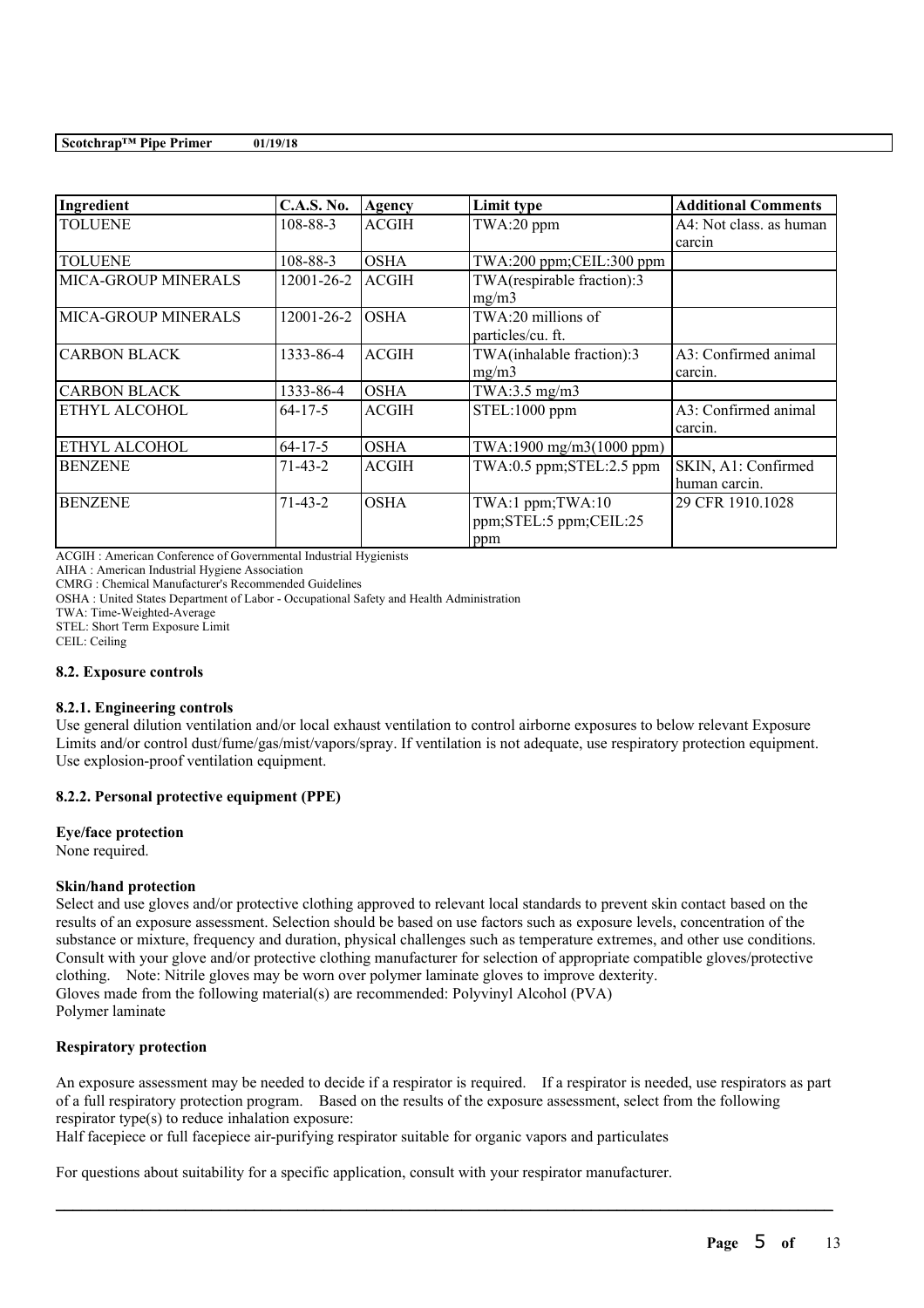# **SECTION 9: Physical and chemical properties**

| 9.1. Information on basic physical and chemical properties |                                                       |
|------------------------------------------------------------|-------------------------------------------------------|
| <b>General Physical Form:</b>                              | Liquid                                                |
| Odor, Color, Grade:                                        | Black-Solvent odor                                    |
| <b>Odor threshold</b>                                      | No Data Available                                     |
| рH                                                         | Not Applicable                                        |
| <b>Melting point</b>                                       | No Data Available                                     |
| <b>Boiling Point</b>                                       | 90 - 100 °C                                           |
| <b>Flash Point</b>                                         | 19 °F [Test Method: Closed Cup]                       |
| <b>Evaporation rate</b>                                    | No Data Available                                     |
| <b>Flammability (solid, gas)</b>                           | Not Applicable                                        |
| <b>Flammable Limits(LEL)</b>                               | No Data Available                                     |
| <b>Flammable Limits(UEL)</b>                               | No Data Available                                     |
| <b>Vapor Pressure</b>                                      | $\leq$ 27 psia [@ 131.0000000000 °F]                  |
| <b>Vapor Density</b>                                       | No Data Available                                     |
| <b>Density</b>                                             | $6.9$ lb/gal                                          |
| <b>Specific Gravity</b>                                    | 0.83                                                  |
| <b>Solubility In Water</b>                                 | [Details:CONDITIONS: Nil]No Data Available            |
| Solubility- non-water                                      | No Data Available                                     |
| Partition coefficient: n-octanol/water                     | No Data Available                                     |
| <b>Autoignition temperature</b>                            | $475 - 500$ °F                                        |
| <b>Decomposition temperature</b>                           | No Data Available                                     |
| <b>Viscosity</b>                                           | 300 centipoise $\lceil$ ( <i>a</i> ) 73.4 °F $\rceil$ |
| Molecular weight                                           | No Data Available                                     |
| <b>Volatile Organic Compounds</b>                          | No Data Available                                     |
| <b>VOC Less H2O &amp; Exempt Solvents</b>                  | 562 g/l [Test Method: calculated SCAQMD rule 443.1]   |

# **SECTION 10: Stability and reactivity**

#### **10.1. Reactivity**

This material may be reactive with certain agents under certain conditions - see the remaining headings in this section.

# **10.2. Chemical stability**

Stable.

# **10.3. Possibility of hazardous reactions**

Hazardous polymerization will not occur.

## **10.4. Conditions to avoid**

Heat Sparks and/or flames Temperatures above the boiling point

# **10.5. Incompatible materials**

Strong oxidizing agents

# **10.6. Hazardous decomposition products**

**Substance Condition**

Aldehydes Oxidative Degradation

 $\mathcal{L}_\mathcal{L} = \mathcal{L}_\mathcal{L} = \mathcal{L}_\mathcal{L} = \mathcal{L}_\mathcal{L} = \mathcal{L}_\mathcal{L} = \mathcal{L}_\mathcal{L} = \mathcal{L}_\mathcal{L} = \mathcal{L}_\mathcal{L} = \mathcal{L}_\mathcal{L} = \mathcal{L}_\mathcal{L} = \mathcal{L}_\mathcal{L} = \mathcal{L}_\mathcal{L} = \mathcal{L}_\mathcal{L} = \mathcal{L}_\mathcal{L} = \mathcal{L}_\mathcal{L} = \mathcal{L}_\mathcal{L} = \mathcal{L}_\mathcal{L}$ 

Refer to section 5.2 for hazardous decomposition products during combustion.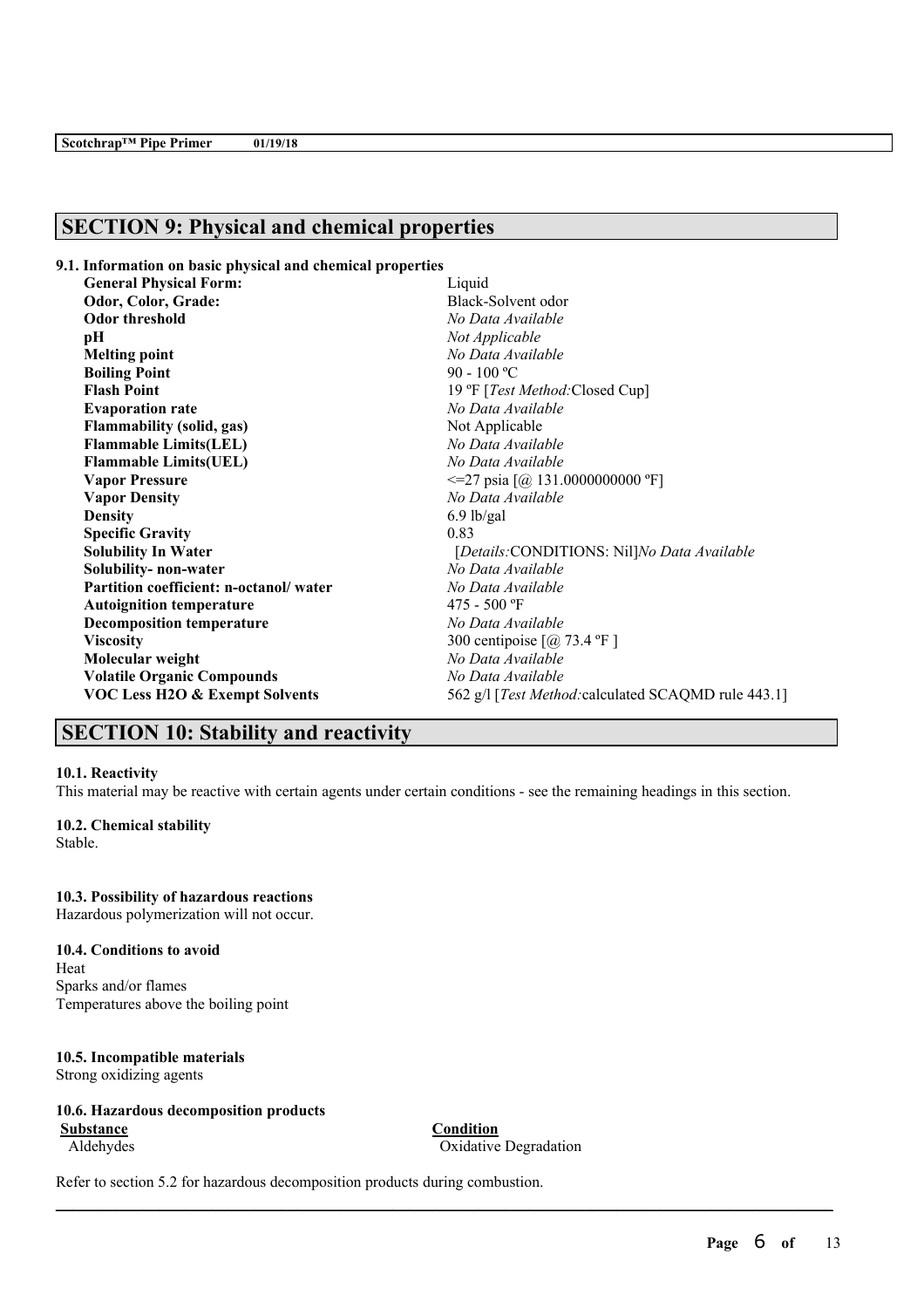# **SECTION 11: Toxicological information**

The information below may not be consistent with the material classification in Section 2 if specific ingredient **classifications are mandated by a competent authority. In addition, toxicological data on ingredients may not be** reflected in the material classification and/or the signs and symptoms of exposure, because an ingredient may be present below the threshold for labeling, an ingredient may not be available for exposure, or the data may not be **relevant to the material as a whole.**

**11.1. Information on Toxicological effects**

**Signs and Symptoms of Exposure**

Based on test data and/or information on the components, this material may produce the following health effects:

#### **Inhalation:**

Respiratory Tract Irritation: Signs/symptoms may include cough, sneezing, nasal discharge, headache, hoarseness, and nose and throat pain.

May cause additional health effects (see below).

#### **Skin Contact:**

Skin Irritation: Signs/symptoms may include localized redness, swelling, itching, dryness, cracking, blistering, and pain.

#### **Eye Contact:**

Contact with the eyes during product use is not expected to result in significant irritation.

#### **Ingestion:**

Gastrointestinal Irritation: Signs/symptoms may include abdominal pain, stomach upset, nausea, vomiting and diarrhea.

May cause additional health effects (see below).

#### **Additional Health Effects:**

#### **Single exposure may cause target organ effects:**

Central Nervous System (CNS) Depression: Signs/symptoms may include headache, dizziness, drowsiness, incoordination, nausea, slowed reaction time, slurred speech, giddiness, and unconsciousness.

#### **Prolonged or repeated exposure may cause target organ effects:**

Ocular Effects: Signs/symptoms may include blurred or significantly impaired vision.

Auditory Effects: Signs/symptoms may include hearing impairment, balance dysfunction and ringing in the ears.

Olfactory Effects: Signs/symptoms may include decreased ability to detect odors and/or complete loss of smell.

Neurological Effects: Signs/symptoms may include personality changes, lack of coordination, sensory loss, tingling or numbness of the extremities, weakness, tremors, and/or changes in blood pressure and heart rate.

#### **Reproductive/Developmental Toxicity:**

Contains a chemical or chemicals which can cause birth defects or other reproductive harm.

#### **Carcinogenicity:**

Contains a chemical or chemicals which can cause cancer.

| -Ingr<br>edient | NO. | $\textcolor{red}{\textbf{Class}}$<br>Descript.<br>ΊO. | - |
|-----------------|-----|-------------------------------------------------------|---|
|                 |     |                                                       |   |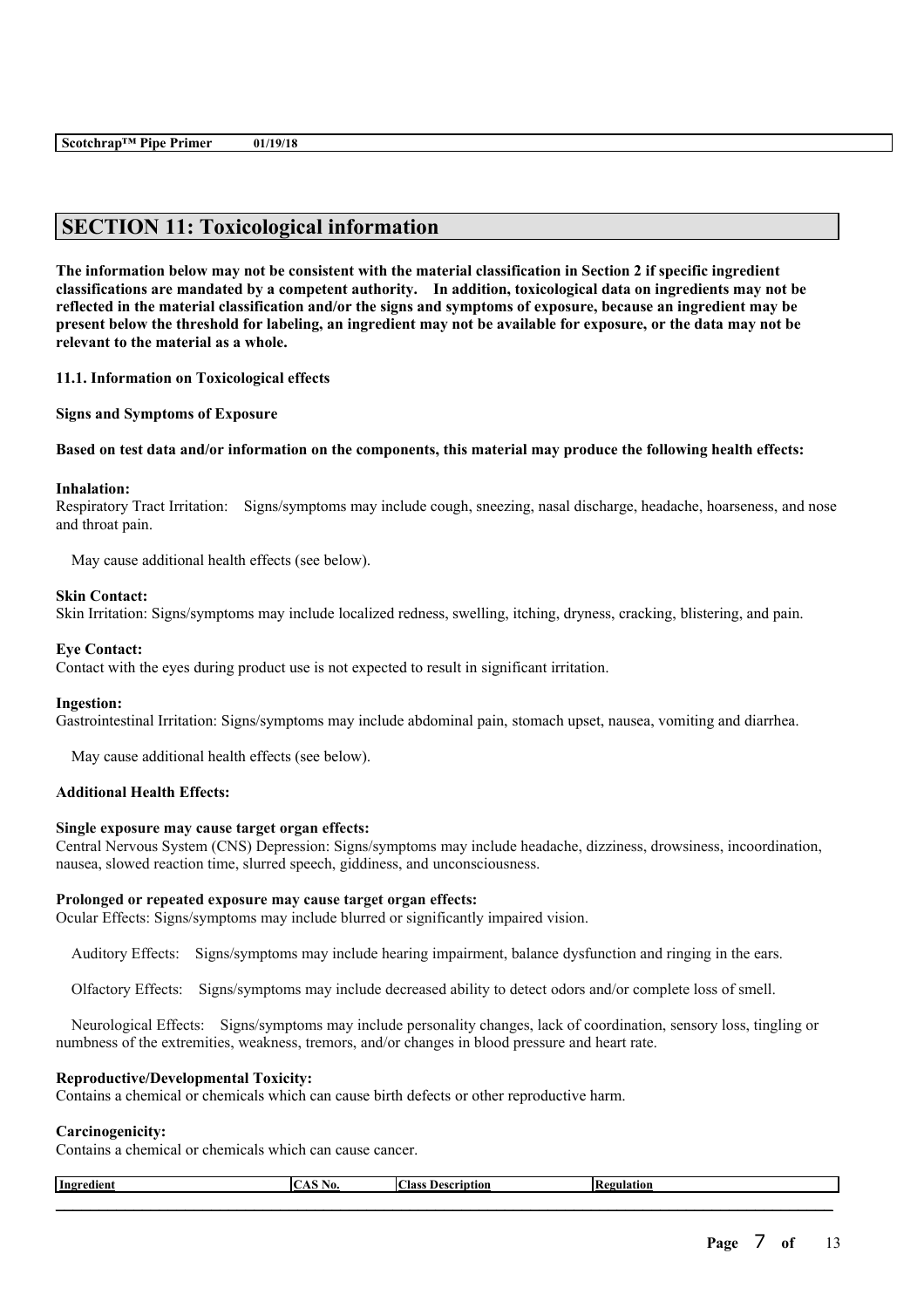| Pipe<br>$S\text{c}otchrap^{TM}$<br>Primer | 01/19/18 |  |  |
|-------------------------------------------|----------|--|--|
|                                           |          |  |  |

| <b>BENZENE</b>      | 1-43-2    | Gro. 1: Carcinogenic to humans | International Agency for Research on Cancer |
|---------------------|-----------|--------------------------------|---------------------------------------------|
| <b>BENZENE</b>      | 71-43-2   | IKnown human carcinogen        | National Toxicology Program Carcinogens     |
| <b>BENZENE</b>      | 71-43-2   | Cancer hazard                  | <b>IOSHA Carcinogens</b>                    |
| <b>CARBON BLACK</b> | 1333-86-4 | IGrp. 2B: Possible human carc. | International Agency for Research on Cancer |

### **Additional Information:**

This product contains ethanol. Alcoholic beverages and ethanol in alcoholic beverages have been classified by the International Agency for Research on Cancer as carcinogenic to humans. There are also data associating human consumption of alcoholic beverages with developmental toxicity and liver toxicity. Exposure to ethanol during the foreseeable use of this product is not expected to cause cancer, developmental toxicity, or liver toxicity.

#### **Toxicological Data**

If a component is disclosed in section 3 but does not appear in a table below, either no data are available for that endpoint or the data are not sufficient for classification.

| <b>Acute Toxicity</b>                      |                                     |                |                                                |
|--------------------------------------------|-------------------------------------|----------------|------------------------------------------------|
| <b>Name</b>                                | Route                               | <b>Species</b> | <b>Value</b>                                   |
| Overall product                            | Inhalation-                         |                | No data available; calculated ATE >50 mg/l     |
| Overall product                            | Vapor $(4 \text{ hr})$<br>Ingestion |                | No data available; calculated ATE >5,000 mg/kg |
|                                            |                                     |                |                                                |
| NAPHTHA (PETROLEUM), SOLVENT-REFINED LIGHT | Dermal                              | Rabbit         | $LD50 > 2,000$ mg/kg                           |
| NAPHTHA (PETROLEUM), SOLVENT-REFINED LIGHT | Inhalation-                         | Rat            | $LC50$ 259 mg/l                                |
|                                            | Vapor (4                            |                |                                                |
|                                            | hours)                              |                |                                                |
| NAPHTHA (PETROLEUM), SOLVENT-REFINED LIGHT | Ingestion                           | Rat            | $\overline{\text{LD50}}$ > 5,000 mg/kg         |
| Butyl rubber                               | Dermal                              |                | LD50 estimated to be $>$ 5,000 mg/kg           |
| Butyl rubber                               | Ingestion                           |                | LD50 estimated to be $>$ 5,000 mg/kg           |
| MICA-GROUP MINERALS                        | Dermal                              |                | LD50 estimated to be $>$ 5,000 mg/kg           |
| <b>MICA-GROUP MINERALS</b>                 | Ingestion                           |                | LD50 estimated to be $2,000 - 5,000$ mg/kg     |
| <b>TOLUENE</b>                             | Dermal                              | Rat            | LD50<br>$12,000$ mg/kg                         |
| <b>TOLUENE</b>                             | Inhalation-                         | Rat            | $LC50$ 30 mg/l                                 |
|                                            | Vapor (4                            |                |                                                |
|                                            | hours)                              |                |                                                |
| <b>TOLUENE</b>                             | Ingestion                           | Rat            | LD50<br>$5,550$ mg/kg                          |
| ETHYL ALCOHOL                              | Dermal                              | Rabbit         | $LD50 > 15,800$ mg/kg                          |
| ETHYL ALCOHOL                              | Inhalation-                         | Rat            | $LC50$ 124.7 mg/l                              |
|                                            | Vapor (4                            |                |                                                |
|                                            | hours)                              |                |                                                |
| ETHYL ALCOHOL                              | Ingestion                           | Rat            | LD50 17,800 mg/kg                              |
| PIPERYLENE-2-METHYL-2-BUTENE POLYMER       | Dermal                              |                | LD50 estimated to be $>$ 5,000 mg/kg           |
| PIPERYLENE-2-METHYL-2-BUTENE POLYMER       | Ingestion                           | Rat            | $LD50 > 2,000$ mg/kg                           |
| <b>CARBON BLACK</b>                        | Dermal                              | Rabbit         | $LD50 > 3,000$ mg/kg                           |
| <b>CARBON BLACK</b>                        | Ingestion                           | Rat            | $LD50 > 8,000$ mg/kg                           |

 $ATE = acute$  toxicity estimate

#### **Skin Corrosion/Irritation**

| Name                                       | <b>Species</b> | Value                     |
|--------------------------------------------|----------------|---------------------------|
|                                            |                |                           |
| NAPHTHA (PETROLEUM), SOLVENT-REFINED LIGHT | Rabbit         | Irritant                  |
| Butyl rubber                               | Rabbit         | No significant irritation |
| <b>TOLUENE</b>                             | Rabbit         | Irritant                  |
| ETHYL ALCOHOL                              | Rabbit         | No significant irritation |
| PIPERYLENE-2-METHYL-2-BUTENE POLYMER       | Professio      | No significant irritation |
|                                            | nal            |                           |
|                                            | judgeme        |                           |
|                                            | nt             |                           |
| <b>CARBON BLACK</b>                        | Rabbit         | No significant irritation |

# **Serious Eye Damage/Irritation**

| <b>Name</b> | Species | alue |
|-------------|---------|------|
|             |         |      |
|             |         |      |
|             |         |      |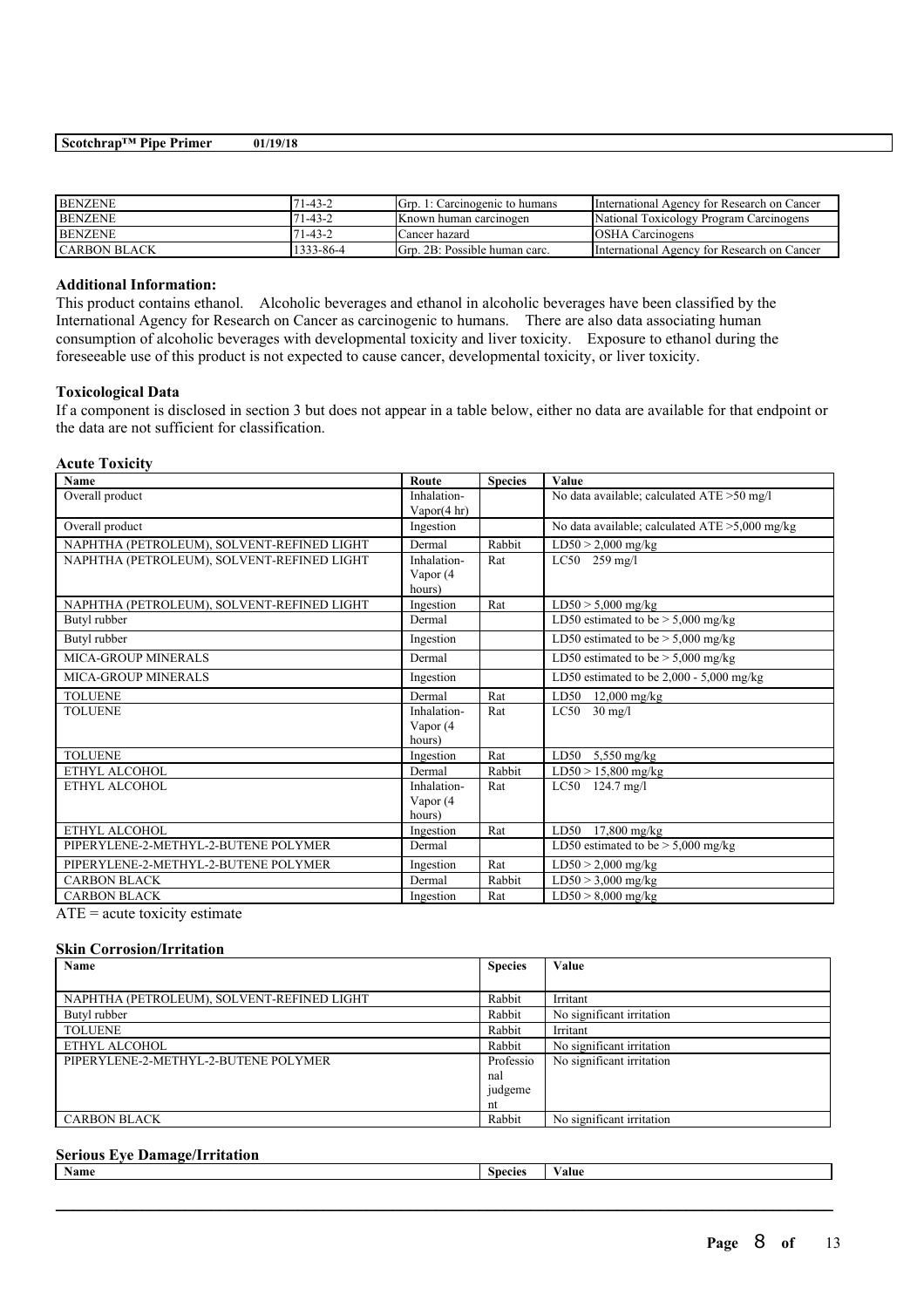| NAPHTHA (PETROLEUM), SOLVENT-REFINED LIGHT | Rabbit  | Mild irritant             |
|--------------------------------------------|---------|---------------------------|
| Butyl rubber                               |         | No significant irritation |
|                                            | nal     |                           |
|                                            | judgeme |                           |
|                                            | nt      |                           |
| <b>TOLUENE</b>                             | Rabbit  | Moderate irritant         |
| ETHYL ALCOHOL                              | Rabbit  | Severe irritant           |
| <b>CARBON BLACK</b>                        | Rabbit  | No significant irritation |

### **Skin Sensitization**

| Name                                       | <b>Species</b> | Value          |
|--------------------------------------------|----------------|----------------|
| NAPHTHA (PETROLEUM), SOLVENT-REFINED LIGHT | Guinea         | Not classified |
|                                            | pig            |                |
| <b>TOLUENE</b>                             | Guinea         | Not classified |
|                                            | pig            |                |
| ETHYL ALCOHOL                              | Human          | Not classified |
| PIPERYLENE-2-METHYL-2-BUTENE POLYMER       |                | Not classified |

# **Respiratory Sensitization**

For the component/components, either no data are currently available or the data are not sufficient for classification.

# **Germ Cell Mutagenicity**

| Name                                       | Route    | Value                                                                           |
|--------------------------------------------|----------|---------------------------------------------------------------------------------|
|                                            |          |                                                                                 |
| NAPHTHA (PETROLEUM), SOLVENT-REFINED LIGHT | In Vitro | Not mutagenic                                                                   |
| <b>TOLUENE</b>                             | In Vitro | Not mutagenic                                                                   |
| <b>TOLUENE</b>                             | In vivo  | Not mutagenic                                                                   |
| ETHYL ALCOHOL                              | In Vitro | Some positive data exist, but the data are not<br>sufficient for classification |
| ETHYL ALCOHOL                              | In vivo  | Some positive data exist, but the data are not<br>sufficient for classification |
| <b>CARBON BLACK</b>                        | In Vitro | Not mutagenic                                                                   |
| <b>CARBON BLACK</b>                        | In vivo  | Some positive data exist, but the data are not<br>sufficient for classification |

# **Carcinogenicity**

| Name                | Route      | <b>Species</b>                | Value                                                                           |
|---------------------|------------|-------------------------------|---------------------------------------------------------------------------------|
| <b>TOLUENE</b>      | Dermal     | Mouse                         | Some positive data exist, but the data are not<br>sufficient for classification |
| <b>TOLUENE</b>      | Ingestion  | Rat                           | Some positive data exist, but the data are not<br>sufficient for classification |
| <b>TOLUENE</b>      | Inhalation | Mouse                         | Some positive data exist, but the data are not<br>sufficient for classification |
| ETHYL ALCOHOL       | Ingestion  | Multiple<br>animal<br>species | Some positive data exist, but the data are not<br>sufficient for classification |
| <b>CARBON BLACK</b> | Dermal     | Mouse                         | Not carcinogenic                                                                |
| <b>CARBON BLACK</b> | Ingestion  | Mouse                         | Not carcinogenic                                                                |
| <b>CARBON BLACK</b> | Inhalation | Rat                           | Carcinogenic                                                                    |

# **Reproductive Toxicity**

## **Reproductive and/or Developmental Effects**

| Name           | Route      | Value                                  | <b>Species</b> | <b>Test Result</b>            | <b>Exposure</b><br><b>Duration</b> |
|----------------|------------|----------------------------------------|----------------|-------------------------------|------------------------------------|
| <b>TOLUENE</b> | Inhalation | Not classified for female reproduction | Human          | <b>NOAEL Not</b><br>available | occupational<br>exposure           |
| <b>TOLUENE</b> | Inhalation | Not classified for male reproduction   | Rat            | NOAEL 2.3<br>mg/l             | generation                         |
| <b>TOLUENE</b> | Ingestion  | Toxic to development                   | Rat            | LOAEL 520<br>mg/kg/day        | during<br>gestation                |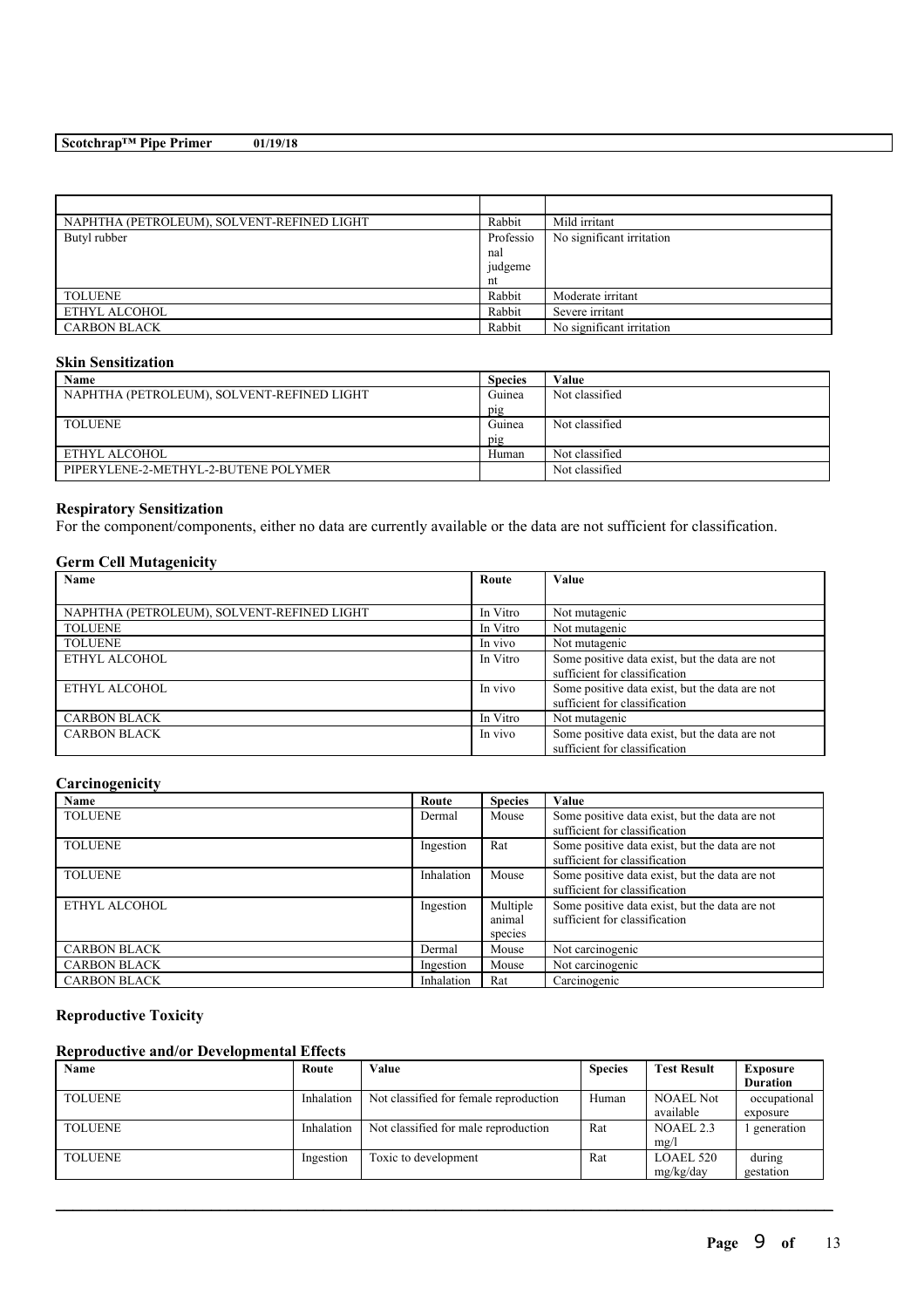| <b>TOLUENE</b> | Inhalation | Toxic to development           | Human | <b>NOAEL Not</b><br>available   | poisoning<br>and/or abuse            |
|----------------|------------|--------------------------------|-------|---------------------------------|--------------------------------------|
| ETHYL ALCOHOL  | Inhalation | Not classified for development | Rat   | NOAEL 38<br>mg/l                | during<br>gestation                  |
| ETHYL ALCOHOL  | Ingestion  | Not classified for development | Rat   | <b>NOAEL 5,200</b><br>mg/kg/day | premating $&$<br>during<br>gestation |

# **Target Organ(s)**

# **Specific Target Organ Toxicity - single exposure**

| <b>Name</b>                                                              | Route      | <b>Target Organ(s)</b>               | Value                                                                              | <b>Species</b>                    | <b>Test Result</b>            | <b>Exposure</b><br><b>Duration</b> |
|--------------------------------------------------------------------------|------------|--------------------------------------|------------------------------------------------------------------------------------|-----------------------------------|-------------------------------|------------------------------------|
| <b>NAPHTHA</b><br>(PETROLEUM),<br><b>SOLVENT-REFINED</b><br><b>LIGHT</b> | Inhalation | central nervous<br>system depression | May cause drowsiness or<br>dizziness                                               | Human<br>and<br>animal            | <b>NOAEL Not</b><br>available |                                    |
| <b>NAPHTHA</b><br>(PETROLEUM),<br><b>SOLVENT-REFINED</b><br><b>LIGHT</b> | Inhalation | respiratory irritation               | Some positive data exist, but the<br>data are not sufficient for<br>classification |                                   | NOAEL Not<br>available        |                                    |
| <b>NAPHTHA</b><br>(PETROLEUM),<br><b>SOLVENT-REFINED</b><br><b>LIGHT</b> | Ingestion  | central nervous<br>system depression | May cause drowsiness or<br>dizziness                                               | Professio<br>nal<br>judgeme<br>nt | <b>NOAEL Not</b><br>available |                                    |
| <b>TOLUENE</b>                                                           | Inhalation | central nervous<br>system depression | May cause drowsiness or<br>dizziness                                               | Human                             | NOAEL Not<br>available        |                                    |
| <b>TOLUENE</b>                                                           | Inhalation | respiratory irritation               | Some positive data exist, but the<br>data are not sufficient for<br>classification | Human                             | <b>NOAEL Not</b><br>available |                                    |
| <b>TOLUENE</b>                                                           | Inhalation | immune system                        | Not classified                                                                     | Mouse                             | NOAEL<br>$0.004$ mg/l         | 3 hours                            |
| <b>TOLUENE</b>                                                           | Ingestion  | central nervous<br>system depression | May cause drowsiness or<br>dizziness                                               | Human                             | <b>NOAEL Not</b><br>available | poisoning<br>and/or abuse          |
| ETHYL ALCOHOL                                                            | Inhalation | central nervous<br>system depression | May cause drowsiness or<br>dizziness                                               | Human                             | LOAEL 2.6<br>mg/l             | 30 minutes                         |
| ETHYL ALCOHOL                                                            | Inhalation | respiratory irritation               | Some positive data exist, but the<br>data are not sufficient for<br>classification | Human                             | LOAEL 9.4<br>mg/l             | not available                      |
| ETHYL ALCOHOL                                                            | Ingestion  | central nervous<br>system depression | May cause drowsiness or<br>dizziness                                               | Multiple<br>animal<br>species     | NOAEL not<br>available        |                                    |
| ETHYL ALCOHOL                                                            | Ingestion  | kidney and/or<br>bladder             | Not classified                                                                     | Dog                               | <b>NOAEL</b><br>$3,000$ mg/kg |                                    |

# **Specific Target Organ Toxicity - repeated exposure**

| Name                                 | Route      | <b>Target Organ(s)</b>                                            | Value                                                                              | <b>Species</b> | <b>Test Result</b>            | <b>Exposure</b><br><b>Duration</b> |
|--------------------------------------|------------|-------------------------------------------------------------------|------------------------------------------------------------------------------------|----------------|-------------------------------|------------------------------------|
| <b>MICA-GROUP</b><br><b>MINERALS</b> | Inhalation | pneumoconiosis                                                    | Causes damage to organs through<br>prolonged or repeated exposure                  | Human          | <b>NOAEL Not</b><br>available | occupational<br>exposure           |
| <b>TOLUENE</b>                       | Inhalation | auditory system  <br>nervous system<br>eyes   olfactory<br>system | Causes damage to organs through<br>prolonged or repeated exposure                  | Human          | <b>NOAEL Not</b><br>available | poisoning<br>and/or abuse          |
| <b>TOLUENE</b>                       | Inhalation | respiratory system                                                | Some positive data exist, but the<br>data are not sufficient for<br>classification | Rat            | LOAEL 2.3<br>mg/l             | 15 months                          |
| <b>TOLUENE</b>                       | Inhalation | heart   liver   kidney<br>and/or bladder                          | Not classified                                                                     | Rat            | <b>NOAEL 11.3</b><br>mg/l     | 15 weeks                           |
| <b>TOLUENE</b>                       | Inhalation | endocrine system                                                  | Not classified                                                                     | Rat            | <b>NOAEL 1.1</b><br>mg/l      | 4 weeks                            |
| <b>TOLUENE</b>                       | Inhalation | immune system                                                     | Not classified                                                                     | Mouse          | <b>NOAEL Not</b><br>available | 20 days                            |
| <b>TOLUENE</b>                       | Inhalation | bone, teeth, nails,<br>and/or hair                                | Not classified                                                                     | Mouse          | <b>NOAEL 1.1</b><br>mg/l      | 8 weeks                            |
| <b>TOLUENE</b>                       | Inhalation | hematopoietic                                                     | Not classified                                                                     | Human          | <b>NOAEL Not</b>              | occupational                       |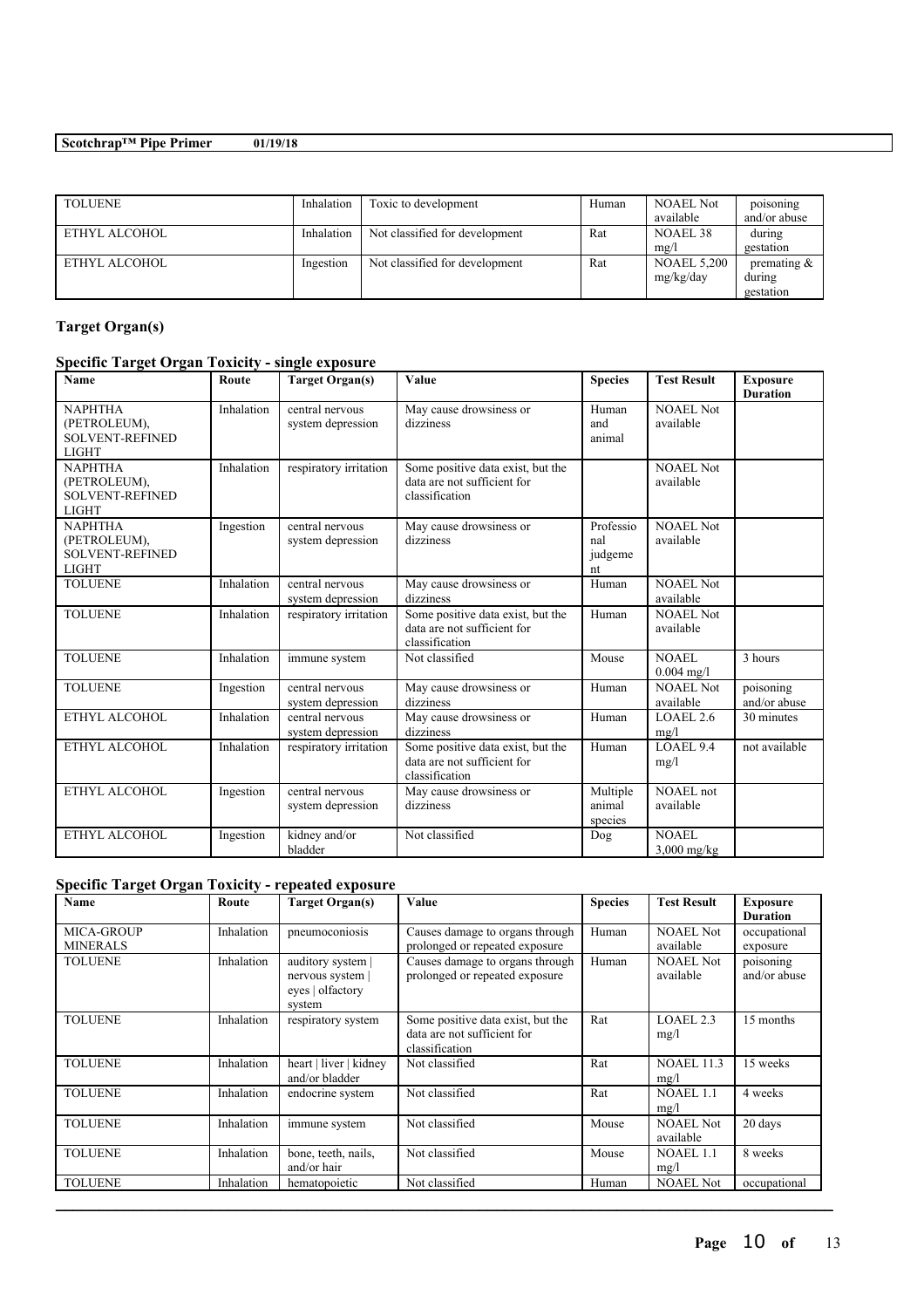|                     |            | system   vascular<br>system                |                                                                                    |                               | available                     | exposure                 |
|---------------------|------------|--------------------------------------------|------------------------------------------------------------------------------------|-------------------------------|-------------------------------|--------------------------|
| <b>TOLUENE</b>      | Ingestion  | nervous system                             | Some positive data exist, but the<br>data are not sufficient for<br>classification | Rat                           | <b>NOAEL 625</b><br>mg/kg/day | 13 weeks                 |
| <b>TOLUENE</b>      | Ingestion  | heart                                      | Not classified                                                                     | Rat                           | NOAEL<br>2,500<br>mg/kg/day   | 13 weeks                 |
| <b>TOLUENE</b>      | Ingestion  | liver   kidney and/or<br>bladder           | Not classified                                                                     | Multiple<br>animal<br>species | NOAEL<br>2,500<br>mg/kg/day   | 13 weeks                 |
| <b>TOLUENE</b>      | Ingestion  | hematopoietic<br>system                    | Not classified                                                                     | Mouse                         | <b>NOAEL 600</b><br>mg/kg/day | 14 days                  |
| <b>TOLUENE</b>      | Ingestion  | endocrine system                           | Not classified                                                                     | Mouse                         | <b>NOAEL 105</b><br>mg/kg/day | 28 days                  |
| <b>TOLUENE</b>      | Ingestion  | immune system                              | Not classified                                                                     | Mouse                         | <b>NOAEL 105</b><br>mg/kg/day | 4 weeks                  |
| ETHYL ALCOHOL       | Inhalation | liver                                      | Some positive data exist, but the<br>data are not sufficient for<br>classification | Rabbit                        | LOAEL 124<br>mg/l             | 365 days                 |
| ETHYL ALCOHOL       | Inhalation | hematopoietic<br>system   immune<br>system | Not classified                                                                     | Rat                           | NOAEL <sub>25</sub><br>mg/l   | 14 days                  |
| ETHYL ALCOHOL       | Ingestion  | liver                                      | Some positive data exist, but the<br>data are not sufficient for<br>classification | Rat                           | LOAEL<br>8,000<br>mg/kg/day   | 4 months                 |
| ETHYL ALCOHOL       | Ingestion  | kidney and/or<br>bladder                   | Not classified                                                                     | Dog                           | NOAEL<br>3.000<br>mg/kg/day   | 7 days                   |
| <b>CARBON BLACK</b> | Inhalation | pneumoconiosis                             | Not classified                                                                     | Human                         | NOAEL Not<br>available        | occupational<br>exposure |

#### **Aspiration Hazard**

| Name                                                             | ⁄ alue                 |
|------------------------------------------------------------------|------------------------|
| <b>LIGHT</b><br><b>(PETR</b><br>ŒΝ<br>`R<br>н<br>ш<br>J IVI<br>ം | Aspiration<br>hazaro   |
| 'NL                                                              | n hazard<br>Aspiration |

Please contact the address or phone number listed on the first page of the SDS for additional toxicological information **on this material and/or its components.**

# **SECTION 12: Ecological information**

## **Ecotoxicological information**

Please contact the address or phone number listed on the first page of the SDS for additional ecotoxicological information on this material and/or its components.

## **Chemical fate information**

Please contact the address or phone number listed on the first page of the SDS for additional chemical fate information on this material and/or its components.

# **SECTION 13: Disposal considerations**

## **13.1. Disposal methods**

Dispose of contents/ container in accordance with the local/regional/national/international regulations.

Incinerate in a permitted waste incineration facility. As a disposal alternative, utilize an acceptable permitted waste disposal facility. Empty drums/barrels/containers used for transporting and handling hazardous chemicals (chemical substances/mixtures/preparations classified as Hazardous as per applicable regulations) shall be considered, stored, treated & disposed of as hazardous wastes unless otherwise defined by applicable waste regulations. Consult with the respective regulating authorities to determine the available treatment and disposal facilities.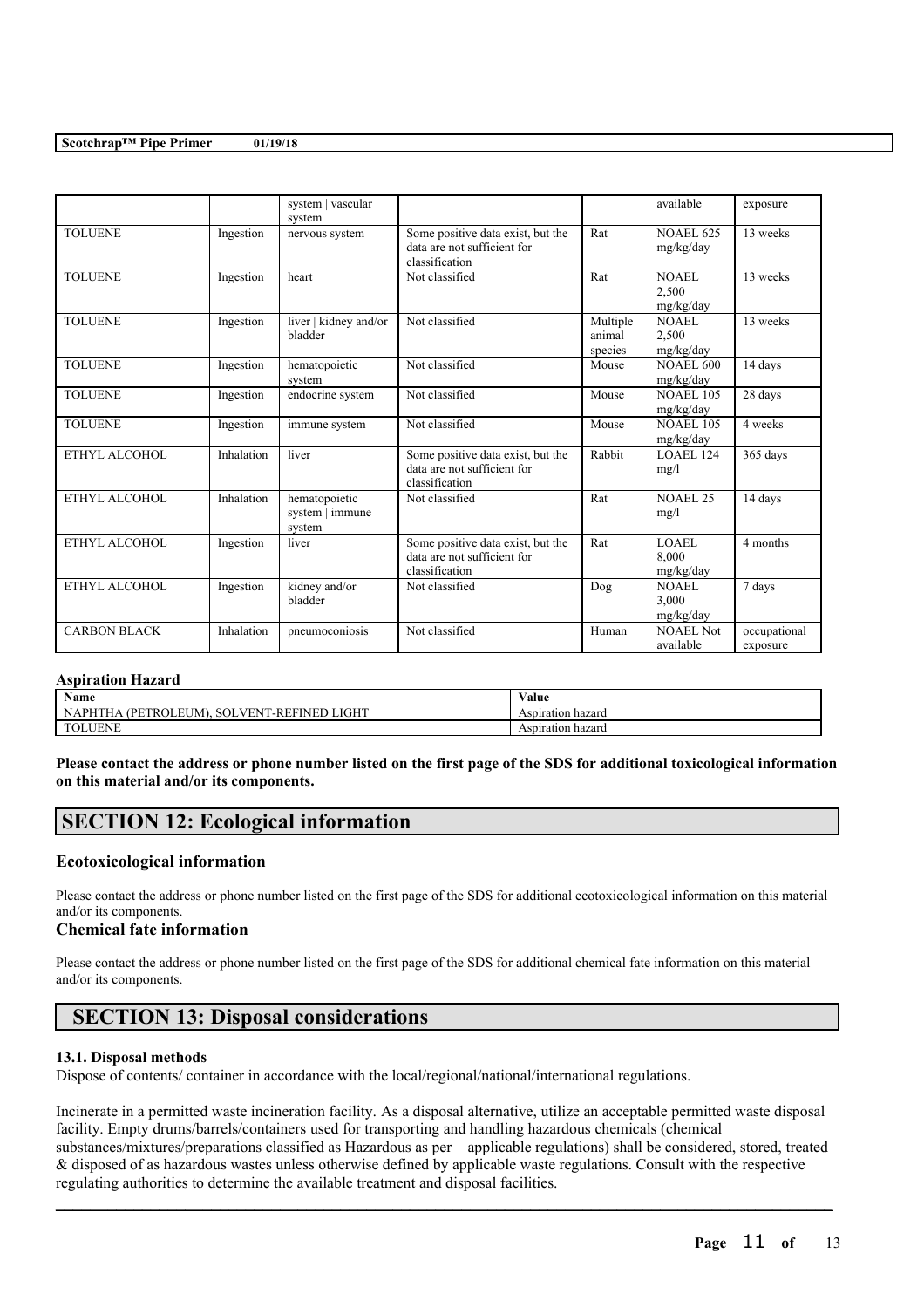**EPA Hazardous Waste Number (RCRA):** D001 (Ignitable), D008 (Lead), D018 (Benzene)

# **SECTION 14: Transport Information**

For Transport Information, please visit http://3M.com/Transportinfo or call 1-800-364-3577 or 651-737-6501.

# **SECTION 15: Regulatory information**

#### **15.1. US Federal Regulations**

Contact 3M for more information.

### **EPCRA 311/312 Hazard Classifications:**

**Physical Hazards**

Flammable (gases, aerosols, liquids, or solids)

# **Health Hazards Carcinogenicity** Reproductive toxicity Skin Corrosion or Irritation Specific target organ toxicity (single or repeated exposure)

## Section 313 Toxic Chemicals subject to the reporting requirements of that section and 40 CFR part 372 (EPCRA):

| Ingredient                  | C.A.S. No  | $\%$ by Wt         |  |
|-----------------------------|------------|--------------------|--|
| CALCIUM ZINC RESINATE (ZINC | 68334-35-0 | $5 - 10$           |  |
| COMPOUNDS)                  |            |                    |  |
| <b>TOLUENE</b>              | 108-88-3   | Trade Secret 4 - 6 |  |
|                             |            |                    |  |

#### **15.2. State Regulations**

Contact 3M for more information.

#### **15.3. Chemical Inventories**

The components of this material are in compliance with the provisions of Australia National Industrial Chemical Notification and Assessment Scheme (NICNAS). Certain restrictions may apply. Contact the selling division for additional information.

The components of this product are in compliance with the new substance notification requirements of CEPA.

The components of this product are in compliance with the chemical notification requirements of TSCA.

Contact 3M for more information.

## **15.4. International Regulations**

Contact 3M for more information.

**This SDS has been prepared to meet the U.S. OSHA Hazard Communication Standard, 29 CFR 1910.1200.**

 $\mathcal{L}_\mathcal{L} = \mathcal{L}_\mathcal{L} = \mathcal{L}_\mathcal{L} = \mathcal{L}_\mathcal{L} = \mathcal{L}_\mathcal{L} = \mathcal{L}_\mathcal{L} = \mathcal{L}_\mathcal{L} = \mathcal{L}_\mathcal{L} = \mathcal{L}_\mathcal{L} = \mathcal{L}_\mathcal{L} = \mathcal{L}_\mathcal{L} = \mathcal{L}_\mathcal{L} = \mathcal{L}_\mathcal{L} = \mathcal{L}_\mathcal{L} = \mathcal{L}_\mathcal{L} = \mathcal{L}_\mathcal{L} = \mathcal{L}_\mathcal{L}$ 

# **SECTION 16: Other information**

# **NFPA Hazard Classification**

**Health:** 2 **Flammability:** 4 **Instability:** 0 **Special Hazards:** None